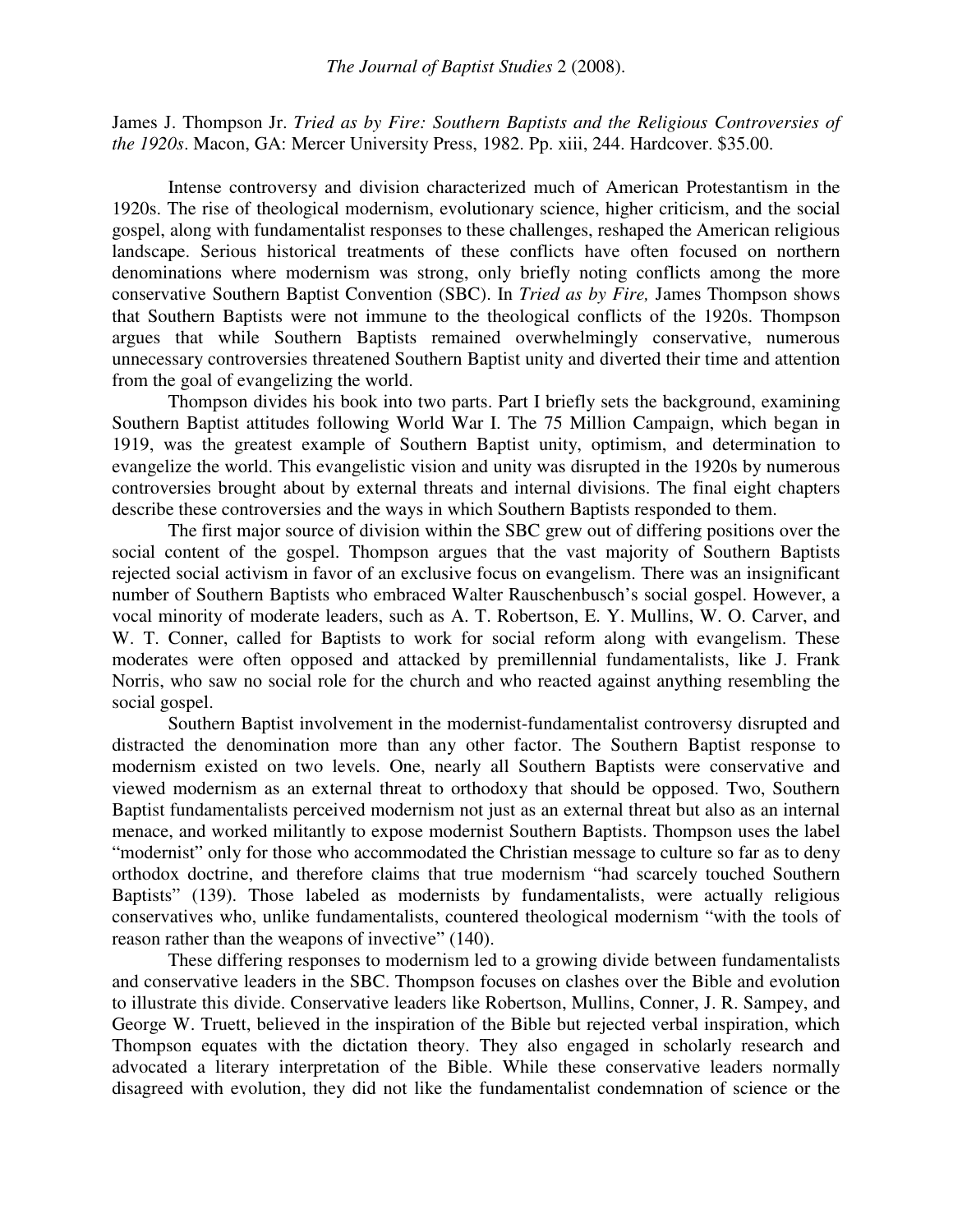condemnation of all forms of evolution as anti-Christian. Fundamentalists, on the other hand, adopted the verbal theory of inspiration, opposed all forms of Biblical criticism, advocated a literal interpretation of the Bible, and crusaded against all forms of evolution. Extremism dominated as most of the Southern Baptist masses embraced fundamentalist views on both of these issues.

Even though most Southern Baptists sided with fundamentalists on evolution and the Bible, the movement led by J. Frank Norris did not receive widespread support. Few Baptists endorsed attacks against SBC leaders or joined fundamentalists in separating from the SBC. Thompson points to these facts in order to question the rural-urban thesis of fundamentalism, which was only beginning to be challenged at the time he authored this book. While Thompson uses the rural-urban thesis to explain the wider fundamentalist movement and account for Southern Baptist conservatism, he thinks it fails to explain why most rural Baptists stayed loyal to the denomination. In the end, most Baptists rejected the interdenominational impulse of fundamentalists as distracting to the denomination and its goal of saving the South and evangelizing the world.

The final two chapters describe crises that the SBC faced in the late 1920s. The nomination of the Roman Catholic, Alfred E. Smith, as the Democratic candidate for president in 1928, stirred up opposition and anxiety over rising urbanization and Roman Catholicism among rural Southern Baptists. The stock market crash of October 1929 furthered the financial troubles the SBC had experienced since the failure of the 75 Million Campaign in the early 1920s. The Great Depression threw them deeper into debt and nearly disabled their missionary endeavors, which had already been disrupted and distracted by a decade of controversy.

Though published over twenty-five years ago, *Tried as by Fire* is still an important source for understanding this pivotal era of Southern Baptist history. Drawing heavily on Baptist periodicals from different regions of the South and archival materials from twenty-three Baptist leaders, Thompson provides a well researched account of this important decade. The strongest part of this book is the thorough account of how Baptists in each state responded to the evolutionary controversy. While nearly all Baptists opposed evolution, Thompson demonstrates that this opposition did not always lead to official advocacy for antievolution legislation.

The weaknesses of this book are mainly interpretive. Since *Tried as by Fire* was finished before the publication of George Marsden's *Fundamentalism and American Culture*, Thompson was unable to interact with recent advances in fundamentalist historiography. This makes his lengthy interpretation of Southern Baptist fundamentalism somewhat incomplete, if not inaccurate. A second weakness relates to a central argument of the book: the claim that modernism had little or no impact on Southern Baptists. Thompson repeatedly emphasizes the general conservatism of the moderate element in the SBC. Therefore, he argues, the fundamentalist opposition to these leaders was based on a misreading of the situation. While it is true that there were an insignificant number of full-blown modernists in the SBC, Thompson's narrow definition of modernism does not take into account serious theological shifts that did occur during the period. For example, while E. Y. Mullins was no modernist, the influence of Boston personalism, Friedrich Schleiermacher, and William James helped lead him to teach a more progressive theology than his teacher, James P. Boyce. Further interpretive nuance regarding theological shifts in the 1920s may have helped more fully explain the motivations of Southern Baptist fundamentalists, as well as the tensions that remained in the SBC following the 1920s.